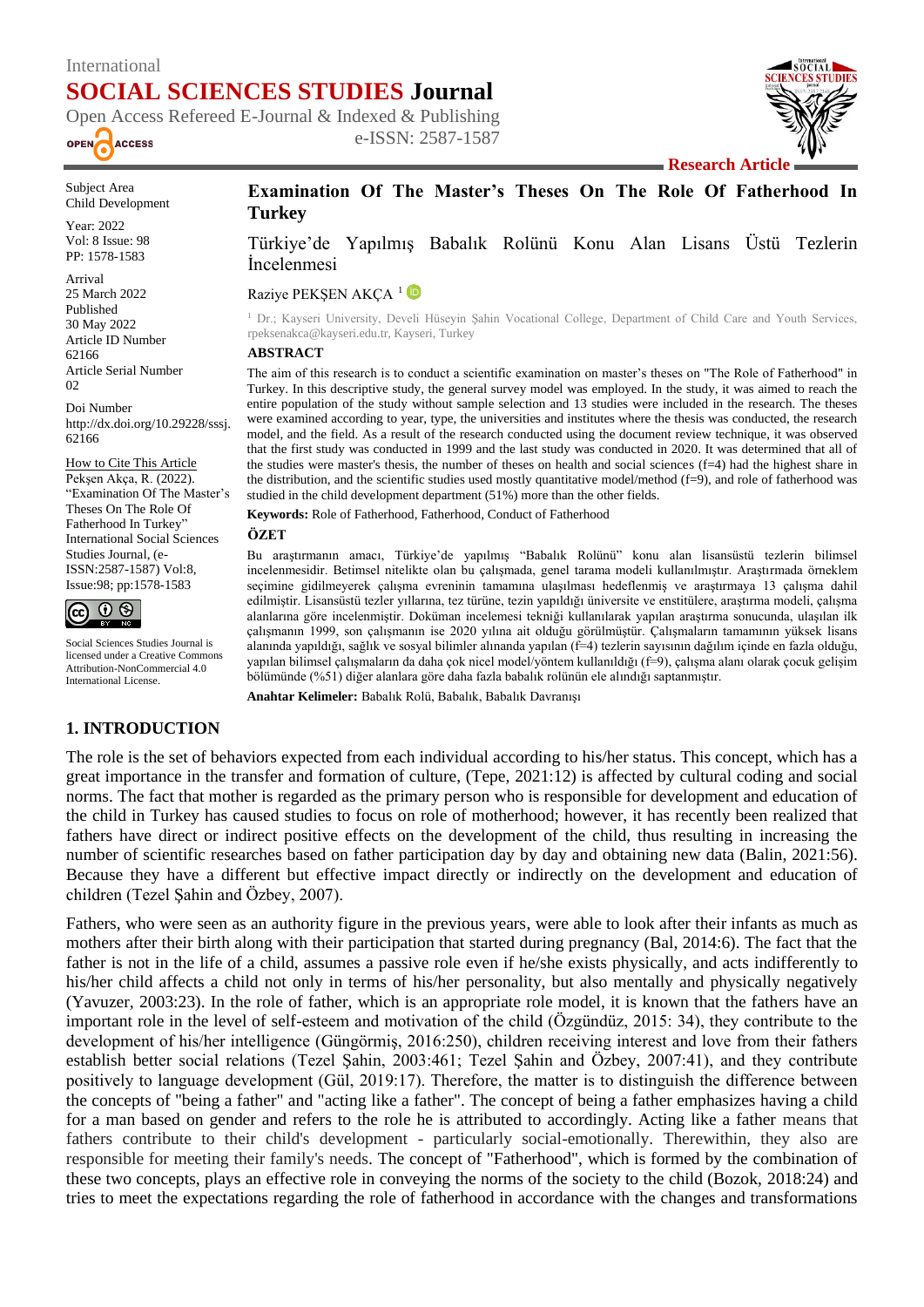in social life. For this reason, the father needs to establish a healthy fatherhood role in order for the child to exhibit a healthy development.

For this reason, postgraduate theses, which require an in-depth and meticulous work and are approved by universities and institutes, can be utilized concerning the subject (Aydoğdu, 2019: 7482). It is thought that the examination of postgraduate theses on the role of fatherhood will contribute to the literature. Accordingly, the aim of this research is to examine the Turkish postgraduate theses on "The Role of Fatherhood".

#### **1.1. Aim of the Research**

This study aims to examine the master's theses on the "Role of Fatherhood" in Turkey (1977-2019) according to thesis years, the type of thesis, the universities and institutes where the thesis was conducted, the research model, and fields. For this purpose, all theses on this subject were reached over the National Thesis Center of the Council of Higher Education (Kuzucu, 1999; Poyraz, 2007; Kuruçırak, 2010; Şahin, 2012; Telli, 2014; Gül, 2019; Yıldız, 2019; Aksüt, 2020; Delibalta, 2020; Karayılmaz, 2020; Uğur, 2020; Özdeniz, 2020; Şalcı, 2020).

The answers of the following questions were sought in this research:

- $\checkmark$  What is the distribution of the theses on the role of fatherhood in terms of years?
- ✓ What is the distribution of the theses on the role of fatherhood in terms of types?
- $\checkmark$  What is the distribution of the theses on the role of fatherhood in terms of the universities where they were conducted?
- $\checkmark$  What is the distribution of the theses on the role of fatherhood in terms of the institutes?
- $\checkmark$  What is the distribution of the theses on the role of fatherhood in terms of the research model?
- $\checkmark$  What is the distribution of the theses on the role of fatherhood in terms of the fields?

### **2. METHOD**

This section mentions about the research model, population and sample, data collection and analysis sections.

#### **2.1. Model of the Research**

In this descriptive research, the general survey model was employed to examine the master's theses on the "Role of Fatherhood " in Turkey. In accordance with the purpose of the research, it was aimed to reach all master's theses on the role of fatherhood in Turkey. In this context, the database of the Higher Education Council National Thesis Center was used to access the data. First, the keyword was determined and postgraduate studies on the role of fatherhood were transferred to the computer environment. As a data collection method, the document analysis method, which includes the processes of finding, examining, taking notes of and evaluating studies, was employed. As a result of the research conducted with the document review technique, comprehensive information about the targeted subject of the research was tried to be obtained. It was tried to reveal how the studies on the role of fatherhood have been handled in 21 years. The findings obtained from the last stage of data analysis were interpreted and explanations were made regarding the results.

### **2.2. Population and Sample**

While the population of the research consisted of postgraduate theses on the role of fatherhood conducted in Turkey, the sample consisted of the master's theses which were conducted between 1999 and 2020 (21 years) and allowed to access. No selection was made in terms of sampling method and it was aimed to reach whole of the population in this regard. All of the theses reached were master's theses and no doctorate studies and specialty theses were found in this field.

### **2.3. Data Collection**

While obtaining the data, the term "Role of Fatherhood ", which is thought to serve the purpose of the research, was screened as a keyword in order to obtain comprehensive data on the relevant subject in the databases.

### **2.4 Data Analysis**

Firstly, keyword was determined and then the theses were examined by the researcher by developing a thesis examination form. Theses recorded in the data analysis form were analyzed by content analysis. In content analysis, similar data are brought together within the framework of certain concepts and themes and interpreted in a way that the reader can understand (Yıldırım and Şimşek, 2013). In this sense, the types of theses that can be accessed within the scope of the analysis were examined based on their numbers and characteristics in terms of various variables such as their year, universities, institutes, research model, method and subject. In addition, the

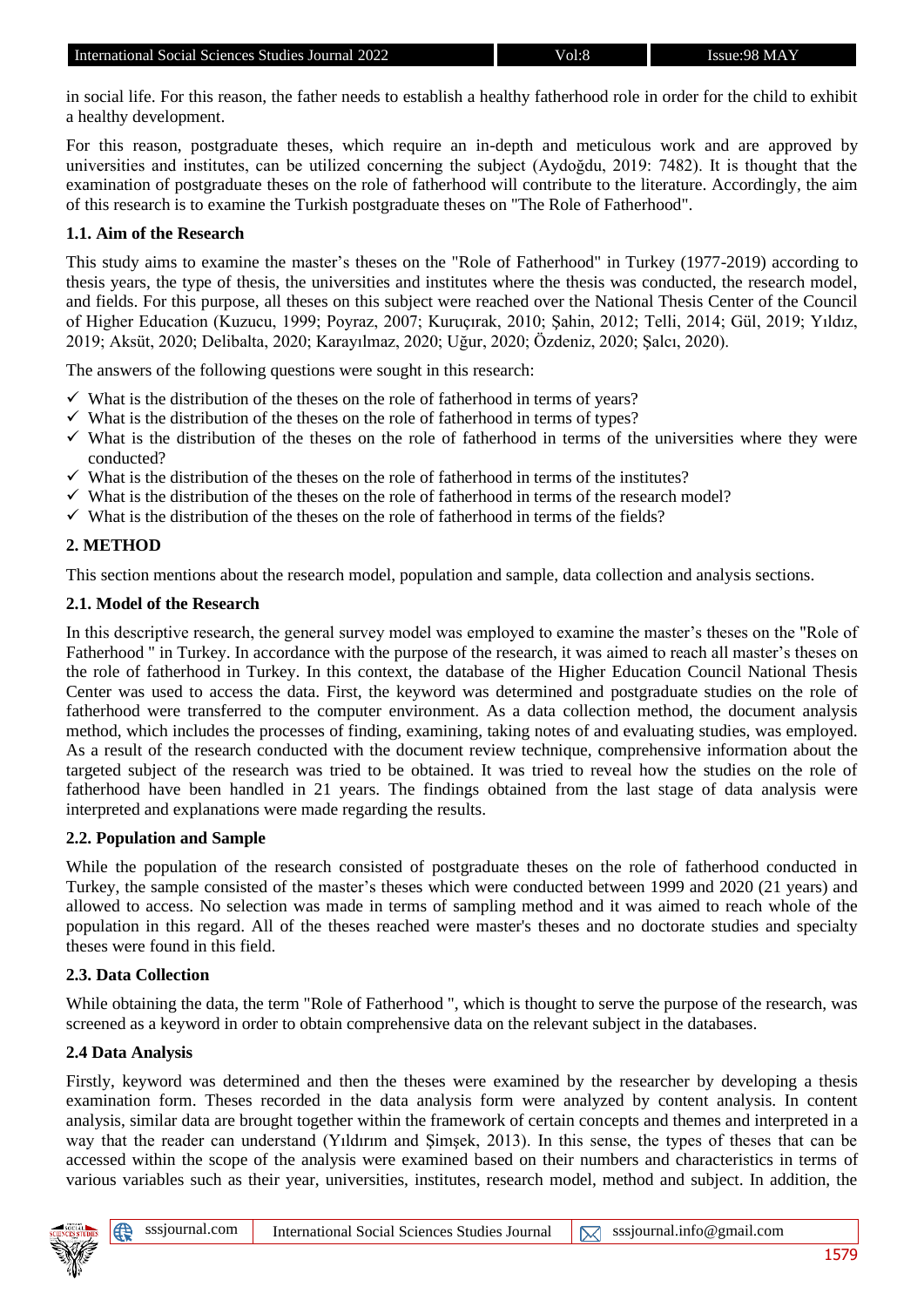thesis examination form developed by the researcher was presented to the opinion of two field experts so that the validity of the research was ensured.

### **3. FINDINGS**

The distribution of master's theses conducted in Turkey in terms of their years, types, universities, institutes, research model and subject are presented in the following graphics.

## **3.1. Findings On The Distribution Of The Theses On The Role Of Fatherhood İn Terms Of Years**



When the distribution of the theses by years was examined in Graphic 1, it was observed that master's theses were carried out between 1999 and 2020, the number of master's theses on the role of fatherhood (13.2%) started to increase in 2019, and the highest rate in the study was 48.8% and belonged to 2020.

### **3.2. Findings On The Distribution Of The Theses On The Role Of Fatherhood İn Terms Of Types**

Graphic 2 shows the distribution of the theses on the role of fatherhood in terms of types.



When Graphic 2 was examined, it was found that all postgraduate studies were master's thesis (100%) and no doctoral and specialty thesis studies on the keyword of the role of fatherhood were found.

#### **3.3. The Findings On The Distribution Of The Theses On The Fatherhood Role İn Terms Of The Universities Where They Were Conducted**

Graphic 3 shows the distribution of the theses on the role of fatherhood in terms of the universities where they were conducted.

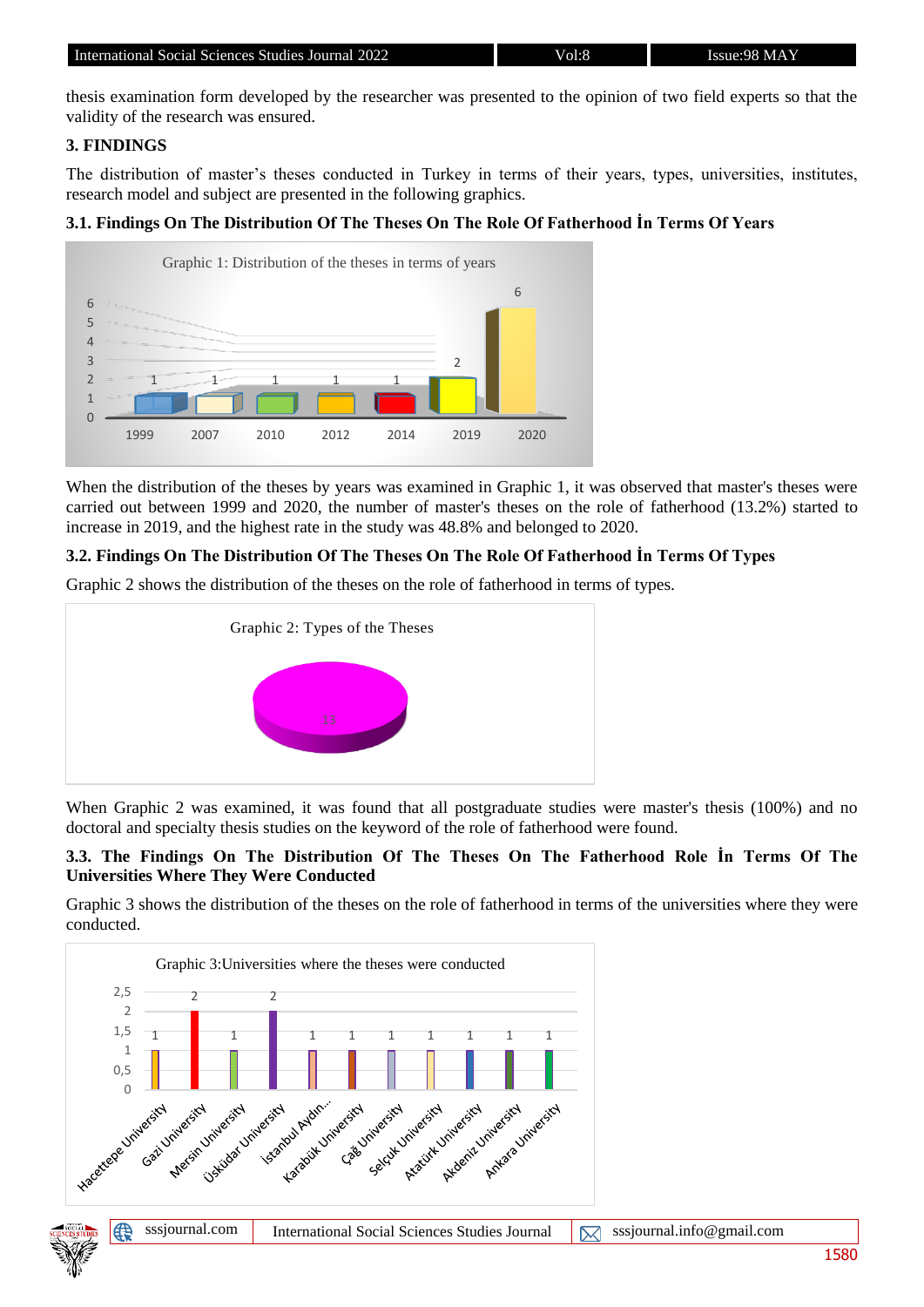When Graphic 3 was examined, it was observed that a total of 11 universities published a master's thesis on the role of fatherhood, Gazi University and Üsküdar University  $(f=2)$  included a master's thesis on this keyword more than other universities, and the other nine universities published one thesis study.

## **3.4 Findings On The Distribution Of The Theses On The Role Of Fatherhood İn Terms Of The İnstitutes**

Graphic 4 shows the distribution of the theses on the role of fatherhood by the institutes.



When Graphic 4 was examined, it was observed that the theses were conducted by four different institutes, the Institute of Social Sciences and the Institute of Health Sciences carried out an equal number of studies (four theses).

### **3.5. Findings On The Distribution Of The Theses On The Role Of Fatherhood İn Terms Of Research Model**



When the research model of the theses was examined in Graphic 5, it was observed that there was a quantitative model/design (f=9) in the studies, and the rates of those using qualitative and mixed model/ design were equal  $(16\%)$ .

## **3.6 Findings On The Distribution Of The Theses On The Role Of Fatherhood İn Terms Of Fields**



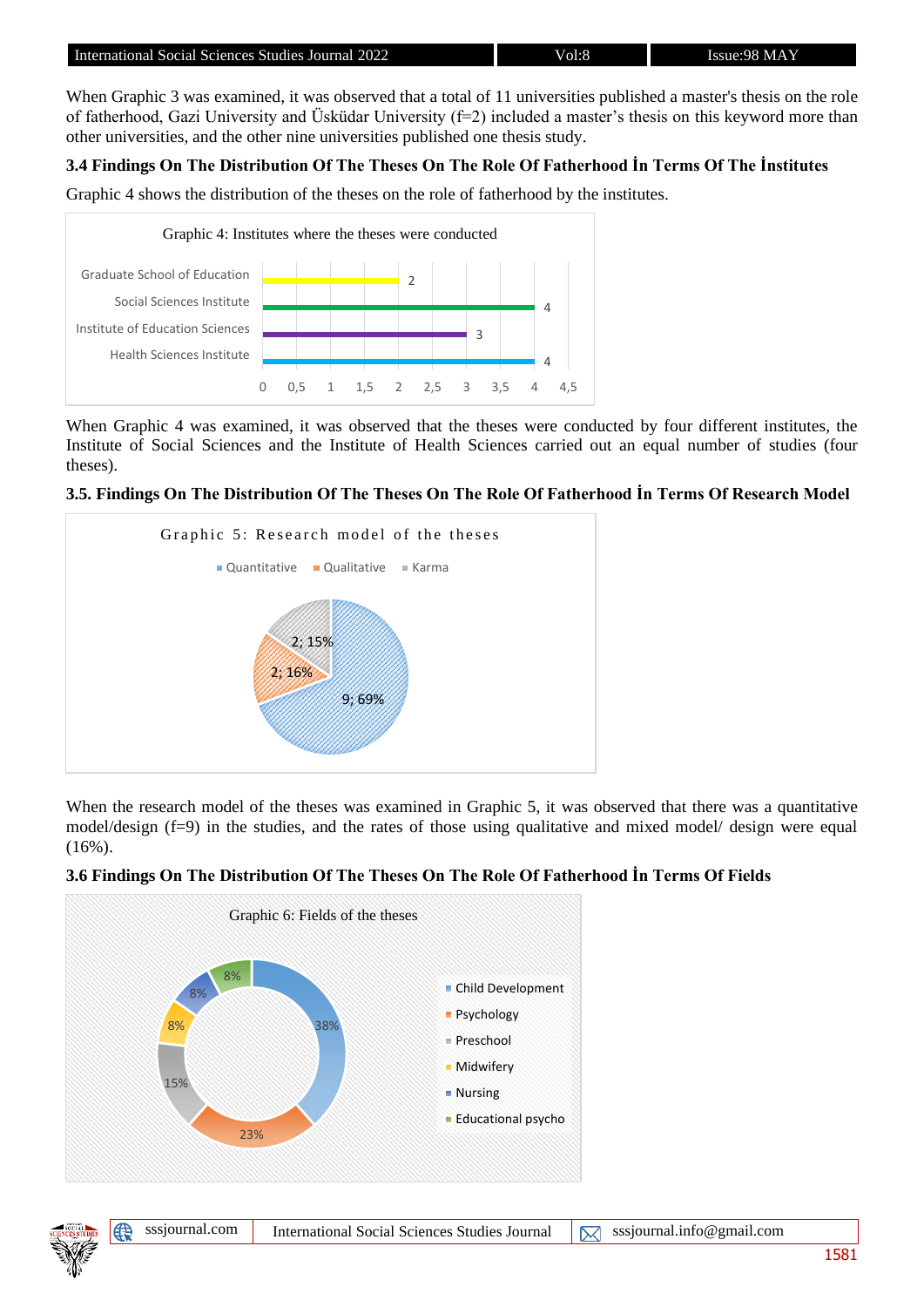When the findings regarding the distribution of master's theses on the studies on the role of fatherhood in terms of the field according to Graphic 6 were examined, it was observed that most of the theses were conducted in the field of Child Development (51%), followed by Psychology (19%) and Preschool Departments (12%).

## **4. DISCUSSION, CONCLUSION, AND RECOMMENDATIONS**

Upon the birth, the family environment prepares the basis for some values, attitudes and behaviors to be shaped for the child. In early childhood, parents provide an opportunity for their children to focus on different topics, conduct various activities for spending qualified time with their children and learning life, and learn life through imitations (Telli and Özkan: 131). Children are a part of the family dynamics they live in and it is extremely important for them to be supported with positive aspects in terms of development. Recently, this supportive power that will contribute to development has ceased to be the responsibility of mothers only and the perspective on the role of fatherhood has started to change today. Upon the change of social and cultural conditions, it has been revealed that fathers are as effective as mothers in child development and education, and the role of fatherhood has not only provided financial support to the child as in the past, but also caused differentiation in sharing the responsibility of the child in home life (Tezel Şahin and Özbey, 2007:46). This is because fathers have the competent skills in child development and education as mothers do (Mitra, 2003:3). For this reason, it is thought to be very important to examine the scientific studies based on the role of fatherhood.

In the study, it was concluded that the "Role of Fatherhood" was studied for the first time in master theses in 1999, and the number of studies on the subject increased since 2020. That the master's theses on the "Role of Fatherhood" have increased have indicated that the role of fathers in the development education of children are understood and, therefore, the participation of fathers in the lives of children should be supported as much as mothers (Güzel and Tüfekçi;2021:469). However, it was thought that studies should be carried out in the fields of specialization and doctoral thesis in science in order to provide a different scientific perspective, as the studies were only master thesis studies.

It was determined that studies on the role of fatherhood were carried out only in 11 universities. However, considering the number of universities in Turkey, it is thought that the number of universities dealing with this issue is low. It is assumed that the subject of the study will be examined in scientific studies by different universities in the following years.

In the research, it was determined that the concept of fatherhood was studied in two institutes, and more master's studies were carried out especially in the institute of health sciences and the institute of social sciences. While the studies conducted using more quantitative study model/design had a higher number, the master's studies using qualitative and mixed models were equal. It was observed that master's studies in the fields of Child Development, Psychology, Preschool, Midwifery, Nursing, and Educational Psychology were mostly studied in the dimension of child development.

In light of all these results, it was observed that number of the postgraduate scientific studies on the role of fatherhood was limited and it is recommended

- to include scientific studies in various fields, especially doctoral studies, in order to contribute to the field, especially in addition to postgraduate studies,
- to increase the number of studies that include qualitative and mixed model/design,
- $\checkmark$  to implement scientific studies based on the participation of fathers.

## **REFERENCES**

Aksüt, A.A. (2020). "Çocuk evleri sitesinde kalan ergenler ile ailesinin yanında yaşayan ergenlerin babalık rolüne ilişkin algılarının incelenmesi", Yüksek Lisans Tezi, İstanbul Aydın Üniversitesi/ Lisansüstü Enstitüsü, İstanbul.

Aydoğdu, F. (2019). "Türkiye'de Koruyucu Aile Uygulaması ile İlgili Yapılmış Lisansüstü Tezlerin Değerlendirilmesi", International Social Sciences Studies Journal, 5(53): 7481-7489.

Balin, H. (2011). "Aile İçi Rollerde Babalığın Önemi", Çocuk ve Medeniyet Dergisi, 6(11): 55-81.

Bozok, M. (2018). Ebeveynlik, Erkeklik ve Çalışma Hayatı Arasında Türkiye'de Babalık, AÇEV, İstanbul.

Delibalta, A. (2020). "Yetişkin erkeklerin babalık rolü algıları", Yüksek Lisans Tezi, Mersin Üniversitesi/ Eğitim Bilimleri Enstitüsü, Mersin.

Güngörmüş, O. (2006). Baba- Çocuk İlişkisi. Remzi Kitabevi, İstanbul.